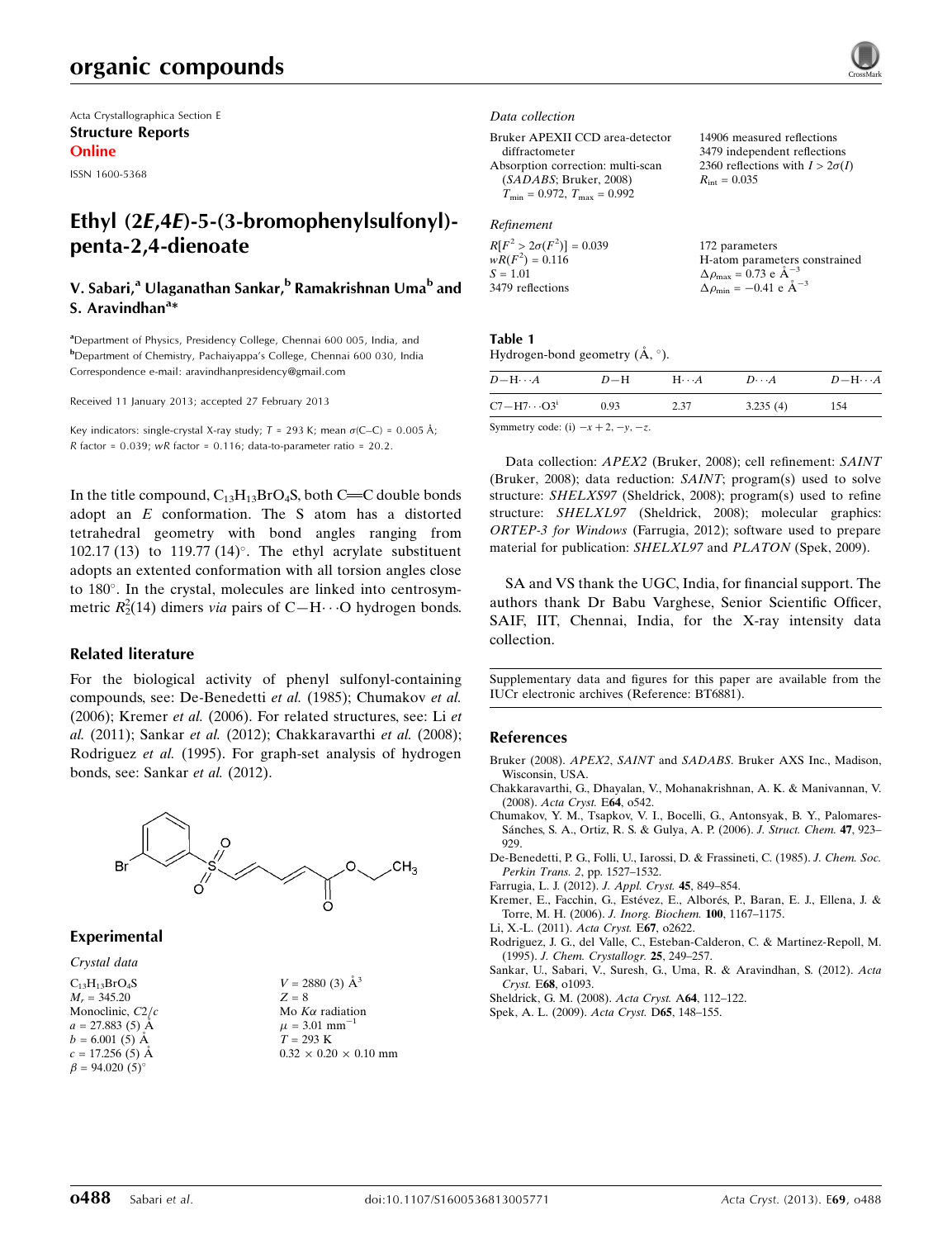# **supporting information**

*Acta Cryst.* (2013). E**69**, o488 [doi:10.1107/S1600536813005771]

## **Ethyl (2***E***,4***E***)-5-(3-bromophenylsulfonyl)penta-2,4-dienoate**

### **V. Sabari, Ulaganathan Sankar, Ramakrishnan Uma and S. Aravindhan**

#### **S1. Comment**

Phenyl sulfonyl containing compounds show a wide range of biological properties (De-Benedetti *et al.*, 1985). Sulfonamide derivatives are extensively used in medicine as they possess a wide range of medicinal, pharmacological and antimicrobial properties (Chumakov *et al.*, 2006, Kremer *et al.*, 2006).

Fig.1. shows a displacement ellipsoid plot of the title compound. The geometric parameters of the molecule of (I) (Fig. 1) agree well with the reported values of similar structures (Sankar *et al.*, 2012). Both C=C double bonds display an E configuration. The title molecule exhibits structural similarities with the already reported related structures (Li *et al.*, 2011; Sankar, *et al.*, 2012). The dihedral angle between two planes (C6—C5—S1—O1) and (C4—C5—S1—O2) is 35.30 (13)°. The torsion angles  $C6 - C5 - S1 - O1$  and  $C4 - C5 - S1 - O2$  [-24.1 (2)° and 28 (2)°, respectively] indicate *syn*conformation of the sulfonyl moiety. The S atom exhibits significant deviation from a regular tetrahedron, with the largest deviations being seen for the O1—S1—O2 [119.77 (14)<sup>o</sup>] and C5—S1—C7 [102.17 (13)<sup>o</sup>] angles. The widening of the angles may be due to repulsive interactions between the two short S=O bonds, similar to what is observed in related structures (Chakkaravarthi *et al.*, 2008; Rodriguez *et al.*, 1995). The ethyl acrylate group substituted at C7 position of the phenyl sulfonyl takes up an extented conformation which is evident from the torsion angle values [C8—C9—C10—C11 =] -178.6 (2)°; [C9—C10—C11—O3 =] 0.9 (3)°; [C9—C10—C11—O4 =]- 177.5 (2)°; [C10—C11—O4—C12 =]176.7  $[Cl1$ —O4—C12—C13=] -156.6 (2)°.

The crystal packing is stabilized by C—H···O intermolecular interactions. The molecules are linked into centrosymmetric  $R^2(14)$  dimers *via* C7—H7…O3 hydrogen bonds (Table 1). The packing of the compound is shown in Fig. 2.

#### **S2. Experimental**

LHMDS (6.8 ml, 7.2 mmol, 2.5 equiv, 1.06 molar solution in THF) was added drop wise to a -15 °C cooled solution of bis 3-bromo phenyl sulfonyl methane (1 g, 2.9 mmol, 1 equiv) in dried THF (15 ml) under argon atm. The reaction mixture was stirred at -15 °C for 1 h, and then *trans* ethyl 4-bromo crotonate (0.61 g, 3.2 mmol, 1.1 equiv) in dry THF (5) ml) was added drop wise over the period of 10 min and allow the reaction mixture to come RT over the period of 1–2 h and stirred at RT for 24 h. The reaction mixture was quenched with sat NH4Cl (20 ml) and extracted with ethyl acetate  $(2x20 \text{ ml})$  washed with water  $(2x20 \text{ ml})$  and sat brine  $(20 \text{ ml})$ , the organic layer was dried over MgSO<sub>4</sub>. Evaporation of the solvent under vacuum furnished desired crude product, The residue was purified by column chromatography on silica gel (230–400 mesh) with 17–20% of ethyl acetate in hexanes afforded the corresponding product 2E,4E)-ethyl 5-(3 bromophenylsulfonyl)penta-2,4-dienoateenoate as a colourless solid.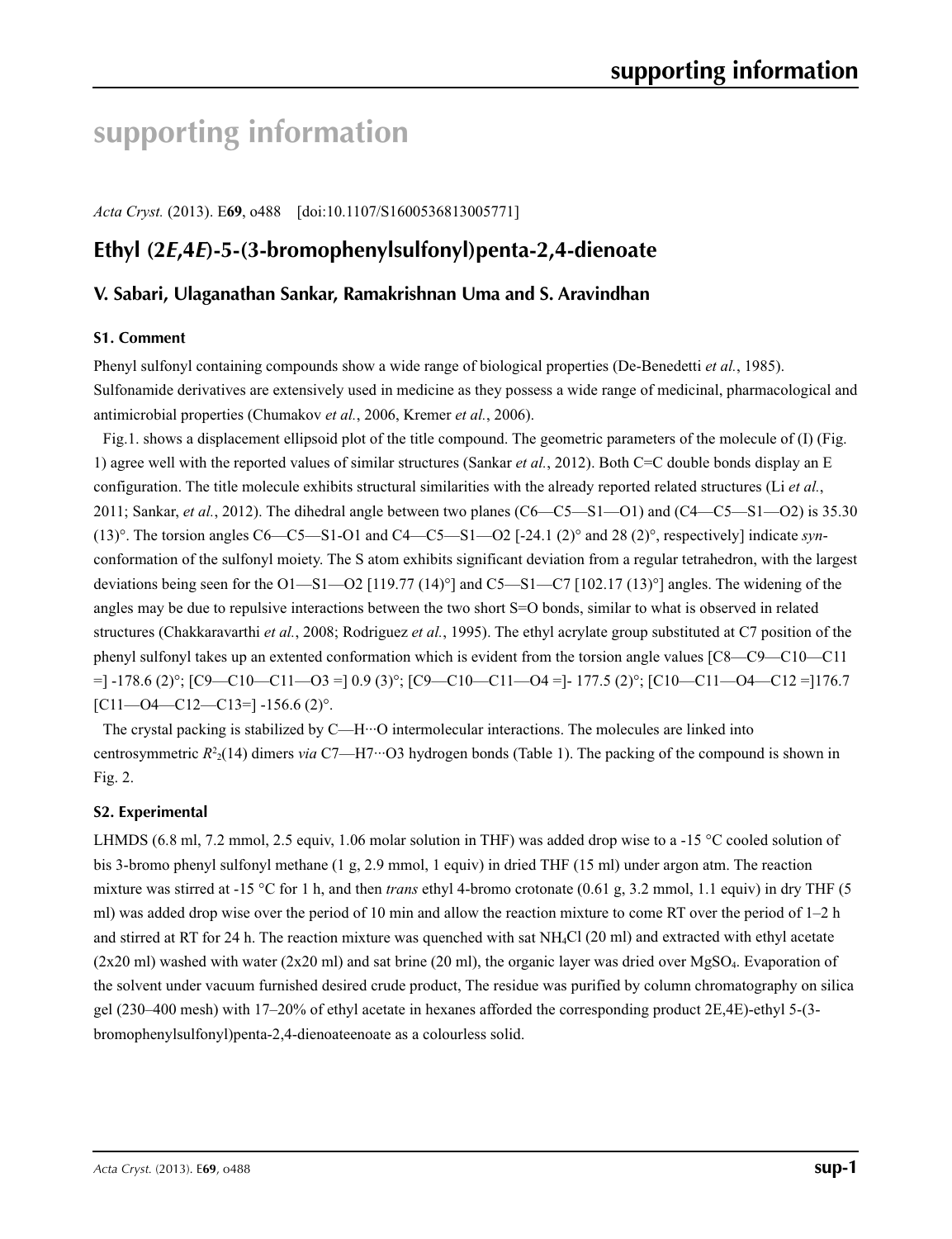### **S3. Refinement**

Hydrogen atoms were placed in calculated positions with C—H ranging from 0.93 Å to 0.97 Å and refined using a the riding model with fixed isotropic displacement parameters:  $U_{iso}(H) = 1.5$   $U_{eq}(C)$  for the methyl group and  $U_{iso}(H) = 1.2$ *U*eq(C) for other groups.



### **Figure 1**

The molecular structure of the title compound, showing 30% probability displacement ellipsoids for involed H atoms.



#### **Figure 2**

A view of the crystal packing H atoms involved in hydrogen bonding (dashed lines) have been omitted for clarity.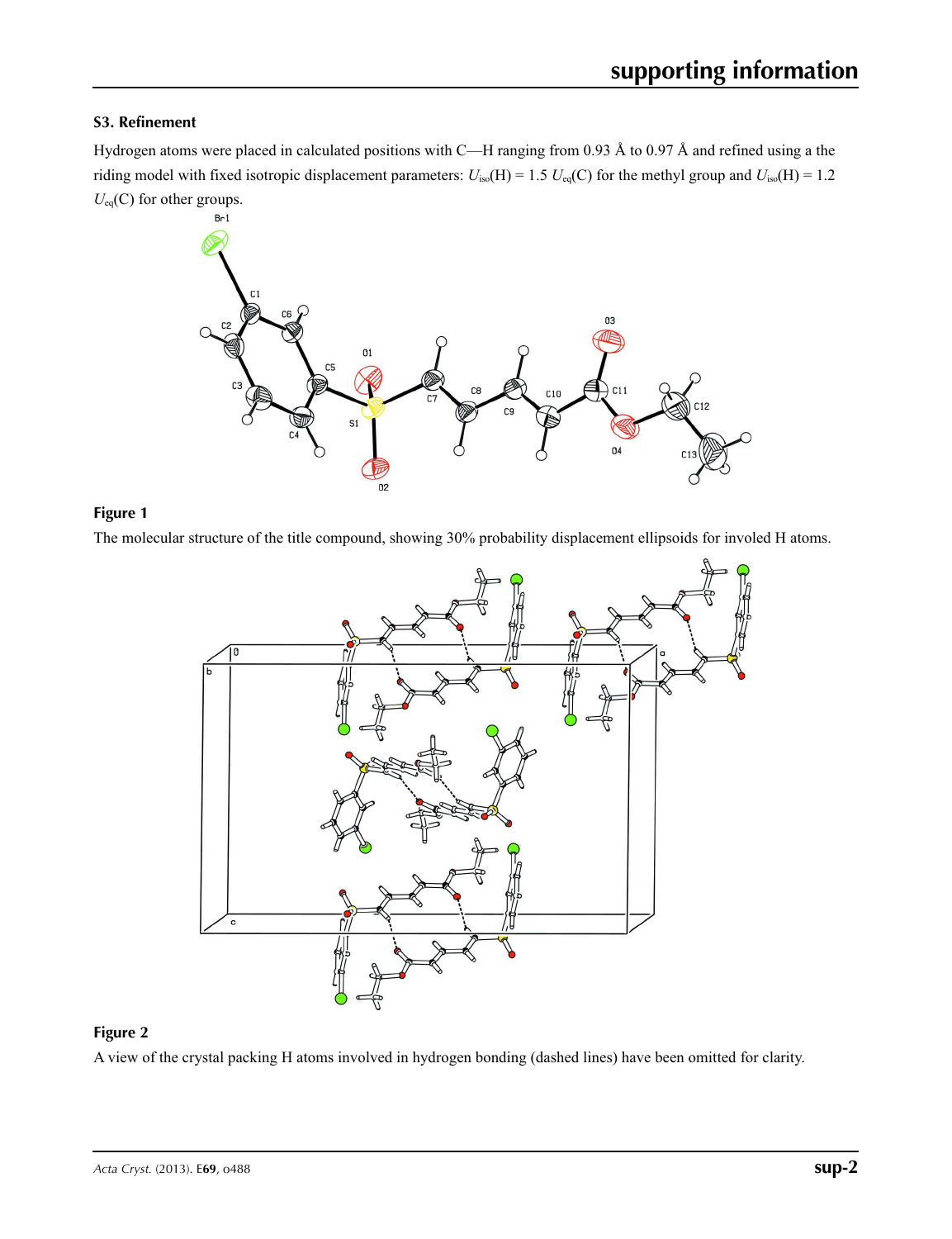#### **Ethyl (2***E***,4***E***)-5-(3-bromophenylsulfonyl)penta-2,4-dienoate**

*Crystal data*

 $C_{13}H_{13}BrO_4S$  $M_r = 345.20$ Monoclinic, *C*2/*c* Hall symbol: -C 2yc  $a = 27.883(5)$  Å  $b = 6.001(5)$  Å  $c = 17.256(5)$  Å  $\beta$  = 94.020 (5)<sup>°</sup>  $V = 2880(3)$  Å<sup>3</sup>  $Z = 8$ 

#### *Data collection*

| Bruker APEXII CCD area-detector          |
|------------------------------------------|
| diffractometer                           |
| Radiation source: fine-focus sealed tube |
| Graphite monochromator                   |
| $\omega$ and $\varphi$ scans             |
| Absorption correction: multi-scan        |
| (SADABS; Bruker, 2008)                   |
| $T_{\min}$ = 0.972, $T_{\max}$ = 0.992   |
|                                          |

#### *Refinement*

| Refinement on $F^2$                             | Secondary atom site location: difference Fourier   |
|-------------------------------------------------|----------------------------------------------------|
| Least-squares matrix: full                      | map                                                |
| $R[F^2 > 2\sigma(F^2)] = 0.039$                 | Hydrogen site location: inferred from              |
| $wR(F^2) = 0.116$                               | neighbouring sites                                 |
| $S = 1.01$                                      | H-atom parameters constrained                      |
| 3479 reflections                                | $w = 1/[\sigma^2(F_0^2) + (0.0677P)^2 + 0.4368P]$  |
| 172 parameters                                  | where $P = (F_o^2 + 2F_c^2)/3$                     |
| 0 restraints                                    | $(\Delta/\sigma)_{\text{max}} = 0.006$             |
| Primary atom site location: structure-invariant | $\Delta\rho_{\text{max}} = 0.73$ e Å <sup>-3</sup> |
| direct methods                                  | $\Delta \rho_{\rm min} = -0.41$ e Å <sup>-3</sup>  |

#### *Special details*

**Geometry**. All e.s.d.'s (except the e.s.d. in the dihedral angle between two l.s. planes) are estimated using the full covariance matrix. The cell e.s.d.'s are taken into account individually in the estimation of e.s.d.'s in distances, angles and torsion angles; correlations between e.s.d.'s in cell parameters are only used when they are defined by crystal symmetry. An approximate (isotropic) treatment of cell e.s.d.'s is used for estimating e.s.d.'s involving l.s. planes.

 $F(000) = 1392$  $D_x = 1.592$  Mg m<sup>-3</sup>

 $\theta$  = 1.8–28.5°  $\mu$  = 3.01 mm<sup>-1</sup> *T* = 293 K

 $R_{\text{int}} = 0.035$ 

*h* = −35→36  $k = -7 \rightarrow 7$ *l* = −22→22

Monoclinic, colourless  $0.32 \times 0.20 \times 0.10$  mm

14906 measured reflections 3479 independent reflections 2360 reflections with  $I > 2\sigma(I)$ 

 $\theta_{\text{max}} = 28.1^{\circ}, \theta_{\text{min}} = 2.4^{\circ}$ 

Mo *Kα* radiation, *λ* = 0.71073 Å Cell parameters from 5710 reflections

**Refinement**. Refinement of  $F^2$  against ALL reflections. The weighted *R*-factor  $wR$  and goodness of fit *S* are based on  $F^2$ , conventional *R*-factors *R* are based on *F*, with *F* set to zero for negative  $F^2$ . The threshold expression of  $F^2 > \sigma(F^2)$  is used only for calculating *R*-factors(gt) *etc*. and is not relevant to the choice of reflections for refinement. *R*-factors based on *F*<sup>2</sup> are statistically about twice as large as those based on *F*, and *R*- factors based on ALL data will be even larger.

*Fractional atomic coordinates and isotropic or equivalent isotropic displacement parameters (Å<sup>2</sup>)* 

|                | х            |             |                | $U_{\rm iso} * / U_{\rm eq}$ |
|----------------|--------------|-------------|----------------|------------------------------|
| Br1            | 0.826326(13) | 0.42424(6)  | 0.247333(16)   | 0.06505(16)                  |
| S <sub>1</sub> | 0.83626(3)   | 0.20959(12) | $-0.06349(4)$  | 0.0457(2)                    |
| O <sub>1</sub> | 0.84030(9)   | 0.4471(3)   | $-0.06892(12)$ | 0.0624(6)                    |
| O <sub>2</sub> | 0.80643(9)   | 0.0904(4)   | $-0.12028(12)$ | 0.0616(6)                    |
|                |              |             |                |                              |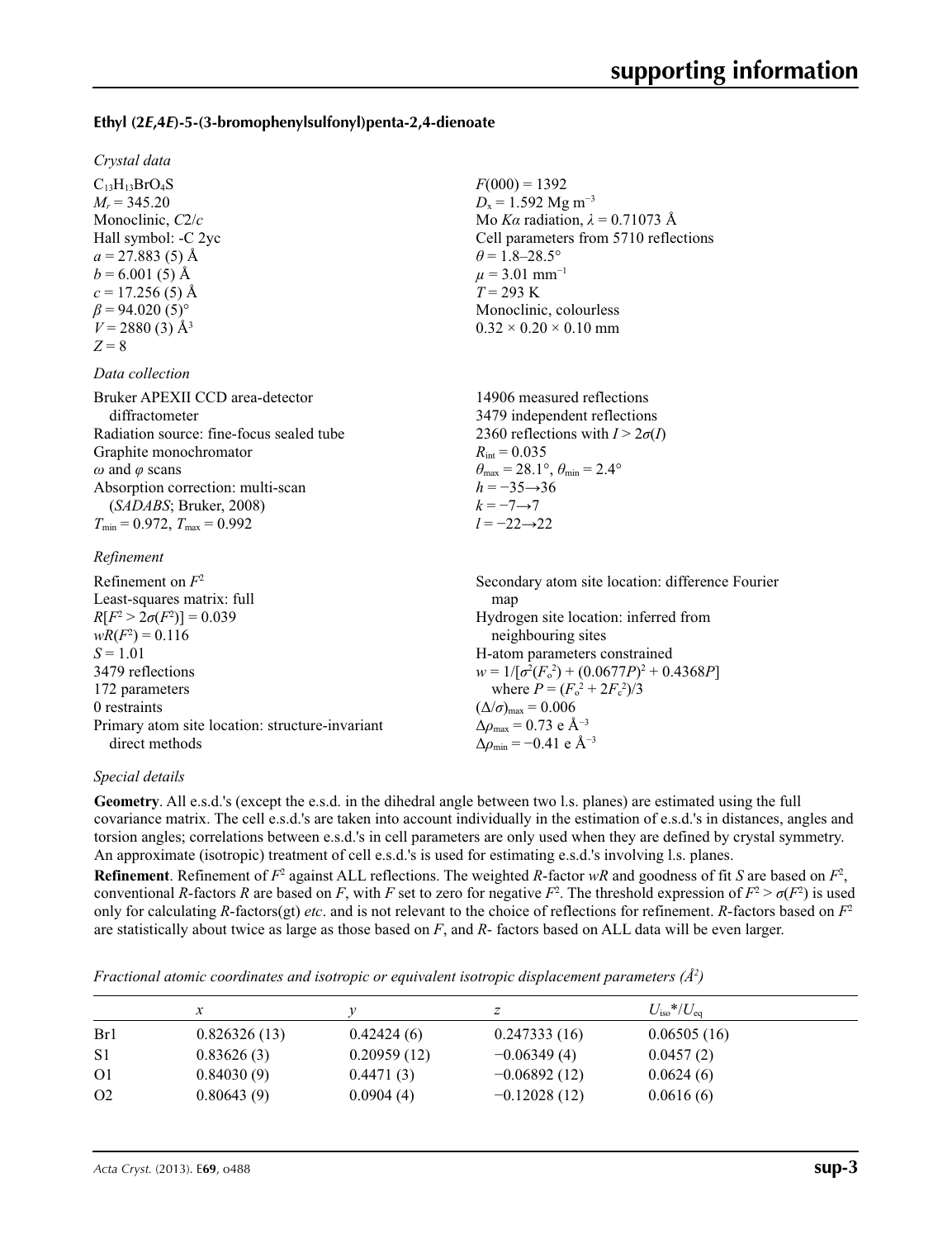| O <sub>3</sub>    | 1.04522(10) | $-0.3791(5)$ | $-0.07427(19)$ | 0.0914(9)  |
|-------------------|-------------|--------------|----------------|------------|
| C7                | 0.89422(11) | 0.0998(5)    | $-0.05976(16)$ | 0.0494(7)  |
| H7                | 0.9190      | 0.1778       | $-0.0331$      | $0.059*$   |
| <b>O4</b>         | 1.01637(8)  | $-0.6642(5)$ | $-0.14354(16)$ | 0.0839(8)  |
| C10               | 0.96335(12) | $-0.3814(6)$ | $-0.1170(2)$   | 0.0589(8)  |
| H10               | 0.9396      | $-0.4653$    | $-0.1438$      | $0.071*$   |
| C <sub>5</sub>    | 0.81767(9)  | 0.1422(4)    | 0.02920(14)    | 0.0398(6)  |
| C6                | 0.82704(9)  | 0.2916(4)    | 0.08969(13)    | 0.0411(6)  |
| H <sub>6</sub>    | 0.8414      | 0.4286       | 0.0815         | $0.049*$   |
| C <sub>4</sub>    | 0.79667(11) | $-0.0622(5)$ | 0.04048(17)    | 0.0520(7)  |
| H <sub>4</sub>    | 0.7913      | $-0.1616$    | $-0.0006$      | $0.062*$   |
| C8                | 0.90412(11) | $-0.0915(5)$ | $-0.09374(16)$ | 0.0484(7)  |
| H8                | 0.8795      | $-0.1664$    | $-0.1220$      | $0.058*$   |
| C11               | 1.01207(12) | $-0.4709(6)$ | $-0.10820(18)$ | 0.0582(8)  |
| C2                | 0.79283(10) | 0.0286(5)    | 0.17491(17)    | 0.0507(7)  |
| H2                | 0.7845      | $-0.0094$    | 0.2245         | $0.061*$   |
| C1                | 0.81425(10) | 0.2298(5)    | 0.16221(14)    | 0.0428(6)  |
| C <sub>3</sub>    | 0.78369(12) | $-0.1169(6)$ | 0.11396(18)    | 0.0585(8)  |
| H <sub>3</sub>    | 0.7687      | $-0.2524$    | 0.1223         | $0.070*$   |
| C9                | 0.95162(11) | $-0.1879(5)$ | $-0.08865(16)$ | 0.0538(8)  |
| H9                | 0.9761      | $-0.1053$    | $-0.0630$      | $0.065*$   |
| C12               | 1.06419(14) | $-0.7664(9)$ | $-0.1426(3)$   | 0.0987(14) |
| H12A              | 1.0883      | $-0.6510$    | $-0.1460$      | $0.118*$   |
| H12B              | 1.0709      | $-0.8463$    | $-0.0942$      | $0.118*$   |
| C13               | 1.06654(17) | $-0.9140(9)$ | $-0.2053(3)$   | 0.1135(18) |
| H13B              | 1.0979      | $-0.9801$    | $-0.2039$      | $0.170*$   |
| H <sub>13</sub> A | 1.0605      | $-0.8342$    | $-0.2532$      | $0.170*$   |
| H <sub>13</sub> C | 1.0428      | $-1.0288$    | $-0.2017$      | $0.170*$   |
|                   |             |              |                |            |

*Atomic displacement parameters (Å2 )*

|                | $U^{11}$   | $U^{22}$   | $U^{33}$    | $U^{12}$      | $U^{13}$      | $U^{23}$       |
|----------------|------------|------------|-------------|---------------|---------------|----------------|
| Br1            | 0.0838(3)  | 0.0745(3)  | 0.03659(18) | 0.00982(17)   | 0.00276(15)   | $-0.01125(13)$ |
| S1             | 0.0591(5)  | 0.0479(4)  | 0.0299(3)   | $-0.0021(3)$  | 0.0025(3)     | 0.0021(3)      |
| O <sub>1</sub> | 0.0920(17) | 0.0469(13) | 0.0493(12)  | 0.0012(11)    | 0.0120(11)    | 0.0132(9)      |
| O2             | 0.0664(14) | 0.0790(16) | 0.0375(10)  | $-0.0003(11)$ | $-0.0098(9)$  | $-0.0063(9)$   |
| O <sub>3</sub> | 0.0638(17) | 0.102(2)   | 0.105(2)    | $-0.0017(15)$ | $-0.0198(15)$ | $-0.0347(17)$  |
| C7             | 0.0517(18) | 0.0586(19) | 0.0382(14)  | $-0.0134(14)$ | 0.0044(12)    | $-0.0030(12)$  |
| O <sub>4</sub> | 0.0497(14) | 0.0894(18) | 0.110(2)    | 0.0094(13)    | $-0.0102(13)$ | $-0.0372(16)$  |
| C10            | 0.0491(19) | 0.064(2)   | 0.0635(19)  | $-0.0077(15)$ | 0.0030(15)    | $-0.0109(15)$  |
| C <sub>5</sub> | 0.0440(15) | 0.0432(14) | 0.0321(12)  | $-0.0003(12)$ | 0.0023(11)    | 0.0022(10)     |
| C <sub>6</sub> | 0.0452(16) | 0.0418(15) | 0.0364(13)  | $-0.0002(12)$ | 0.0035(11)    | 0.0002(11)     |
| C4             | 0.0541(19) | 0.0563(19) | 0.0453(15)  | $-0.0129(14)$ | 0.0024(13)    | $-0.0016(13)$  |
| C8             | 0.0542(18) | 0.0529(17) | 0.0386(14)  | $-0.0084(14)$ | 0.0065(12)    | $-0.0040(12)$  |
| C11            | 0.052(2)   | 0.070(2)   | 0.0517(17)  | $-0.0072(16)$ | 0.0005(15)    | $-0.0075(15)$  |
| C <sub>2</sub> | 0.0421(17) | 0.068(2)   | 0.0425(15)  | 0.0031(14)    | 0.0089(12)    | 0.0115(13)     |
| C <sub>1</sub> | 0.0410(15) | 0.0531(16) | 0.0341(12)  | 0.0095(13)    | 0.0009(11)    | $-0.0028(11)$  |
| C <sub>3</sub> | 0.059(2)   | 0.063(2)   | 0.0539(18)  | $-0.0192(16)$ | 0.0038(15)    | 0.0145(14)     |
|                |            |            |             |               |               |                |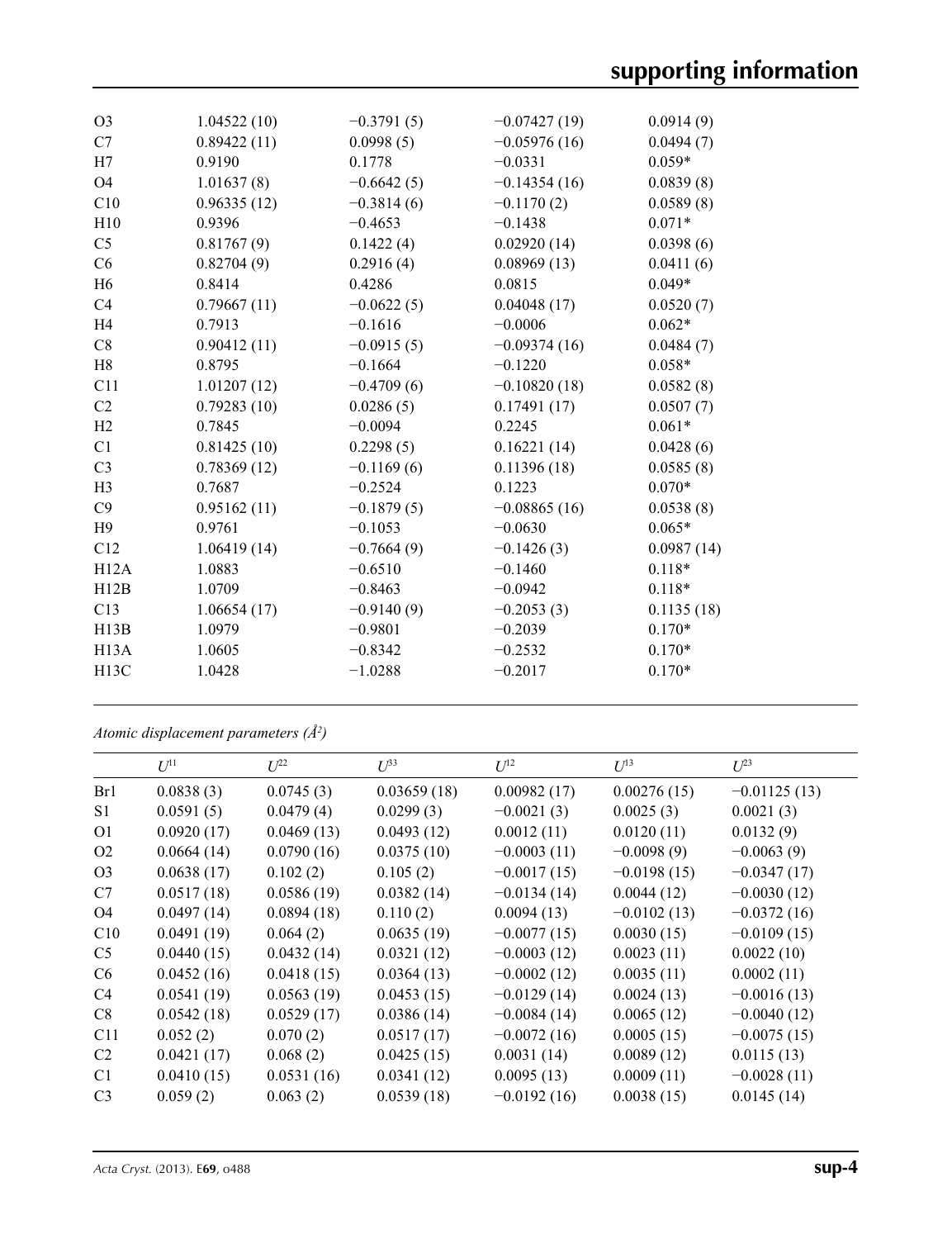# **supporting information**

| C9              | 0.0539(19) | 0.062(2) | 0.0456(15) | $-0.0123(15)$ | 0.0076(13)  | $-0.0103(14)$ |
|-----------------|------------|----------|------------|---------------|-------------|---------------|
| C <sub>12</sub> | 0.053(2)   | 0.134(4) | 0.107(3)   | 0.027(2)      | $-0.012(2)$ | $-0.035(3)$   |
| C <sub>13</sub> | 0.081(3)   | 0.139(5) | 0.121(4)   | 0.045(3)      | 0.013(3)    | $-0.007(3)$   |

*Geometric parameters (Å, º)*

| $Br1-C1$          | 1.888(3)   | $C6 - H6$          | 0.9300   |
|-------------------|------------|--------------------|----------|
| $S1 - 02$         | 1.431(2)   | $C4-C3$            | 1.382(4) |
| $S1 - 01$         | 1.433(2)   | $C4 - H4$          | 0.9300   |
| $S1 - C7$         | 1.742(3)   | $C8-C9$            | 1.442(4) |
| $S1 - C5$         | 1.763(2)   | $C8 - H8$          | 0.9300   |
| $O3 - C11$        | 1.193(4)   | $C2-C1$            | 1.371(4) |
| $C7-C8$           | 1.327(4)   | $C2-C3$            | 1.377(5) |
| $C7 - H7$         | 0.9300     | $C2-H2$            | 0.9300   |
| $O4 - C11$        | 1.320(4)   | $C3-H3$            | 0.9300   |
| $O4 - C12$        | 1.467(4)   | $C9 - H9$          | 0.9300   |
| $C10-C9$          | 1.310(5)   | $C12 - C13$        | 1.403(6) |
| $C10 - C11$       | 1.459(5)   | $C12 - H12A$       | 0.9700   |
| $C10 - H10$       | 0.9300     | $C12 - H12B$       | 0.9700   |
| $C5-C4$           | 1.379(4)   | $C13 - H13B$       | 0.9600   |
| $C5-C6$           | 1.387(3)   | $C13 - H13A$       | 0.9600   |
| $C6-C1$           | 1.376(3)   | C13-H13C           | 0.9600   |
|                   |            |                    |          |
| $O2 - S1 - O1$    | 119.77(14) | $O3 - Cl1 - Cl0$   | 124.4(3) |
| $O2 - S1 - C7$    | 109.23(14) | $O4 - C11 - C10$   | 112.9(3) |
| $O1 - S1 - C7$    | 107.56(15) | $C1-C2-C3$         | 119.7(3) |
| $O2 - S1 - C5$    | 108.23(13) | $C1-C2-H2$         | 120.2    |
| $O1 - S1 - C5$    | 108.47(13) | $C3-C2-H2$         | 120.2    |
| $C7 - S1 - C5$    | 102.17(13) | $C2-C1-C6$         | 121.8(2) |
| $C8 - C7 - S1$    | 122.1(2)   | $C2-C1-Br1$        | 118.4(2) |
| $C8-C7-H7$        | 118.9      | $C6-C1-Br1$        | 119.8(2) |
| $S1 - C7 - H7$    | 118.9      | $C2 - C3 - C4$     | 120.3(3) |
| $C11 - O4 - C12$  | 118.3(3)   | $C2-C3-H3$         | 119.9    |
| $C9 - C10 - C11$  | 122.9(3)   | $C4-C3-H3$         | 119.9    |
| $C9 - C10 - H10$  | 118.6      | $C10-C9-C8$        | 125.8(3) |
| $C11 - C10 - H10$ | 118.6      | $C10-C9-H9$        | 117.1    |
| $C4-C5-C6$        | 121.9(2)   | $C8-C9-H9$         | 117.1    |
| $C4 - C5 - S1$    | 119.1(2)   | $C13 - C12 - 04$   | 110.3(3) |
| $C6 - C5 - S1$    | 118.9(2)   | $C13 - C12 - H12A$ | 109.6    |
| $C1-C6-C5$        | 117.6(2)   | O4-C12-H12A        | 109.6    |
| $C1-C6-H6$        | 121.2      | $C13 - C12 - H12B$ | 109.6    |
| $C5-C6-H6$        | 121.2      | $O4 - C12 - H12B$  | 109.6    |
| $C5-C4-C3$        | 118.8(3)   | H12A-C12-H12B      | 108.1    |
| $C5-C4-H4$        | 120.6      | $C12-C13-H13B$     | 109.5    |
| $C3-C4-H4$        | 120.6      | $C12 - C13 - H13A$ | 109.5    |
| $C7 - C8 - C9$    | 122.6(3)   | H13B-C13-H13A      | 109.5    |
| $C7-C8-H8$        | 118.7      | C12-C13-H13C       | 109.5    |
| $C9 - C8 - H8$    | 118.7      | H13B-C13-H13C      | 109.5    |